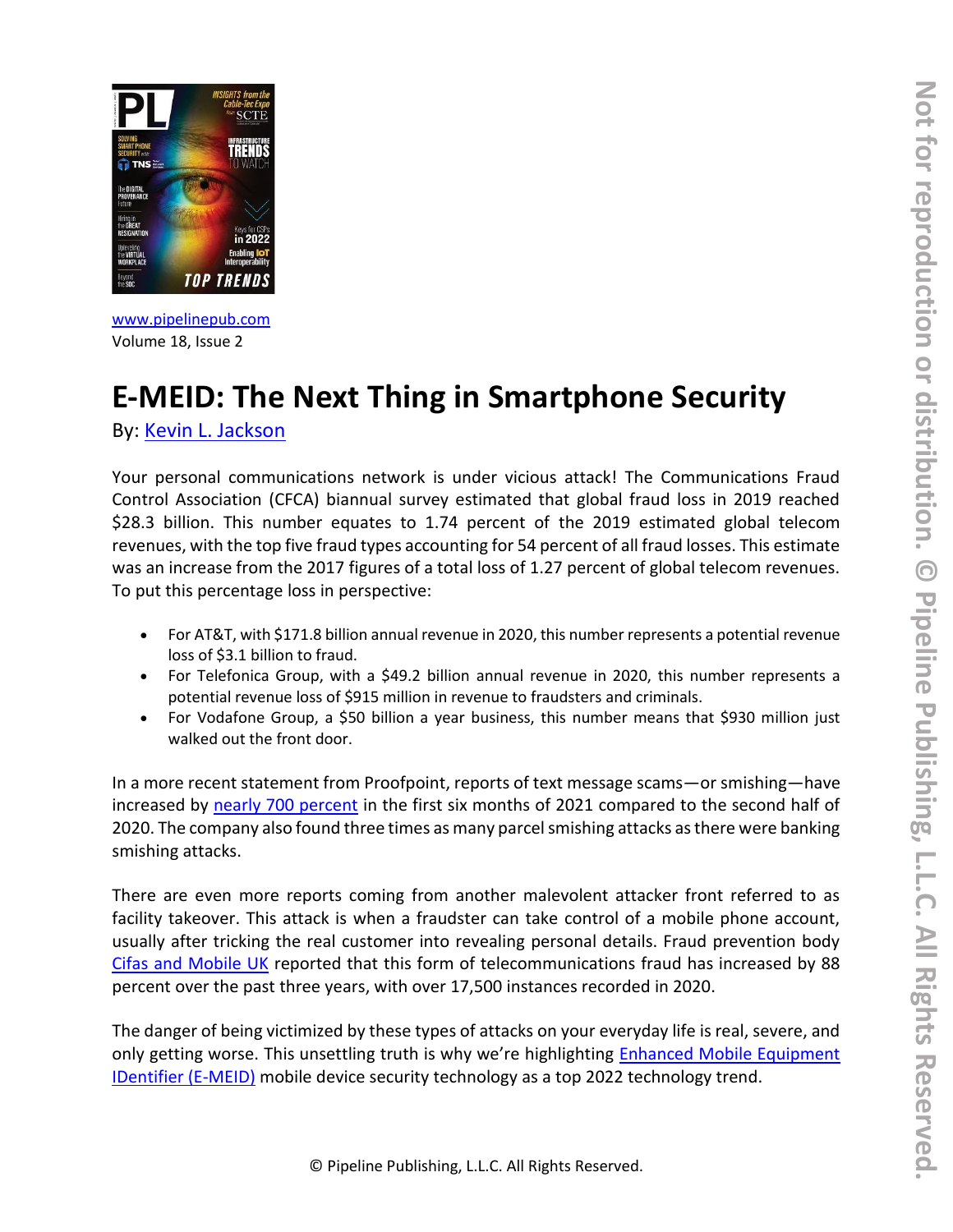## **The E-MEID**

A **M**obile **E**quipment **ID**[entifier \(MEID\)](https://tiaonline.org/products-and-services/meid-database/) number is a globally unique 56-bit identifier for a physical piece of wireless network mobile station equipment. Globally administered by the [Telecommunications Industry Association \(TIA\),](https://tiaonline.org/) MEIDs typically show the manufacturer code and the equipment serial number. The number is permanently affixed to most wireless devices and used to facilitate the identification and tracking of mobile equipment like your smartphone. Assignments are coordinated with [International Mobile Equipment Identifiers \(IMEIs\)](https://www.gsma.com/services/tac/devicedatabase/) to enable global roaming and harmonization between 3G, 4G, and 5G technologies.

An E-MEID is a digital representation of the MEID recorded on a shared digital ledger or blockchain. A blockchain is capable of recording and verifying transactions between two or more parties. This documentation is cryptographically protected and immutable, meaning it cannot be changed without consensus agreement by all participating parties. Blockchain's most famous use case is in the financial industry, which is the foundational technology behind Bitcoin. However, the shared digital ledger concept can apply to any use case where two or more parties maintain verified and auditable transaction records. For smartphone security, the transaction records support the protection and provenance of this personal piece of mobile station equipment.

## **Enhancing security**

By recording the device MEID to a blockchain, a globally unique digital token can represent the associated smartphone or any associated physical or digital asset. This digital token is the E-MEID, and "tokenization" is the name of this process. With the MEID attached to a blockchain, device and network security documentation capabilities expand to include hardware bill-of-material (BOM), software BOM, and software remediation activity. This additional capability can enhance hardware and software supply chain visibility, component provenance, and internal change management processes. The E-MEID can also leverage smartphone geospatial location technology to add time-limited and geofenced functional management capability. These additions can dramatically enhance security and provide near-real-time operational options based on the location of the associated physical or virtual asset. An organization, for example, could disable software running on an E-MEID-provisioned piece of equipment based on its geolocation.

E-MEID can also be used to automate many mobile device management processes. For example, relevant vulnerabilities at a user-specified severity can be automatically detected and recorded using the National Vulnerabilities Database (NVD) maintained by the US National Institute of Standards and Technologies (NIST). This database is the US government's repository of standards-based vulnerability management data. The E-MEID can help automate the recording of relevant vulnerability information on a blockchain and immediately flag it for cybersecurity threat remediation. The distributed ledger can also record digital signatures for validating the initial BOM, any subsequent modifications and automate the collection of equipment supplier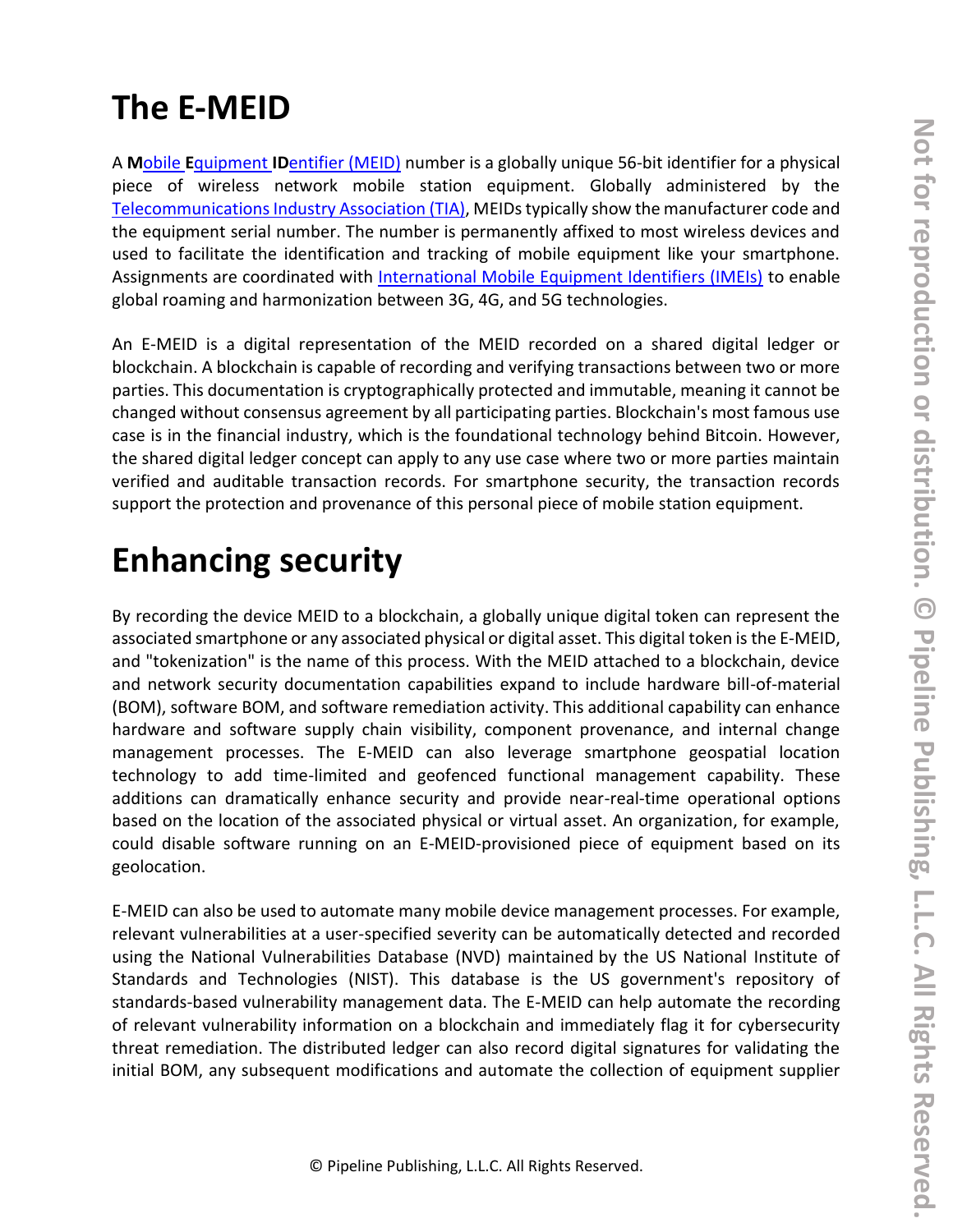performance data. This capability can monitor and evaluate supply chain security maturity and automate input to external provider performance management processes. The information is also available for rapid identification and response to product recall or required design or configuration changes.

## **2022 smartphone security advancements**

Solutions enabled by this exciting security technology include protection against vishing and smishing attacks, smartphone SIM-jacking and unlicensed use of streaming digital media. SIMjacking essentially takes control of someone's phone number and tricks a carrier into transferring it to a new phone. Vishing is used to describe an attempt to commit fraud using a voice call, while smishing is a fraud attempt using SMS text messaging.

[Crypto Gabriel from Forward Edge AI](https://forwardedge-ai.com/products/) uses the E-MEID to digitally document smartphone device identification, verify personal contact devices, and detect counterfeit smartphones on the wireless network. This advanced smartphone security suite also uses swarm intelligence, AI, machine learning, natural language processing, and the power of 5G networks to stop vishing and smishing on all devices and across all service providers. Another platform function, called \$DigitalNames, documents and verifies access to cryptocurrency rewards earned by the user for reporting phone-based scams and robocalls.

[COMSovereign,](https://www.comsovereign.com/) a US-based pure-play communications provider, is pairing its [eSIM technology](https://www.gsma.com/services/esim/) with the E-MEID to deliver next-generation wireless network security. Most smartphones currently use a physical [Subscriber Identity Module \(SIM\) card.](https://en.wikipedia.org/wiki/SIM_card) An embedded SIM (eSIM) is a programmable SIM embedded directly into a device. They cannot be removed and enable instant network connectivity, customization, remote provisioning, and global roaming between eSIM capable network service providers. The eSIM can deter SIM-jacking, but the COMSovereign eSIM also collects pertinent network security data for immutable and cryptographically protected storage on the E-MEID blockchain. This data can provide a verifiable record of network security operations, automated software vulnerability alerts, software provenance insight, change management process documentation, hardware or software component changes, and mobile device traceability data.

[Total Network Services](https://www.tnscorp.io/) and [Rypplzz](https://rypplzz.com/) are using the E-MEID to guard against unlicensed digital streaming content use. The companies combine \$DigitalNames and a new media file format, called [MFX,](https://mfx.world/) to prevent streaming content piracy caused by lost or stolen passwords, rootkit modified smartphones, or other malicious or illegal acts. MFX is a new media file format that has internal artificial intelligence (AI) scripting. AI constantly communicates with the management platform using its own decentralized global data network. This approach delivers complete content management and online distribution capabilities. The E-MEID documents and verifies licensed content consumption from the device while \$DigitalNames documents authorized access to the content by the user. Rypplzz-embedded geospatial management services are used to geofence access to streaming content or disable access based on device location.